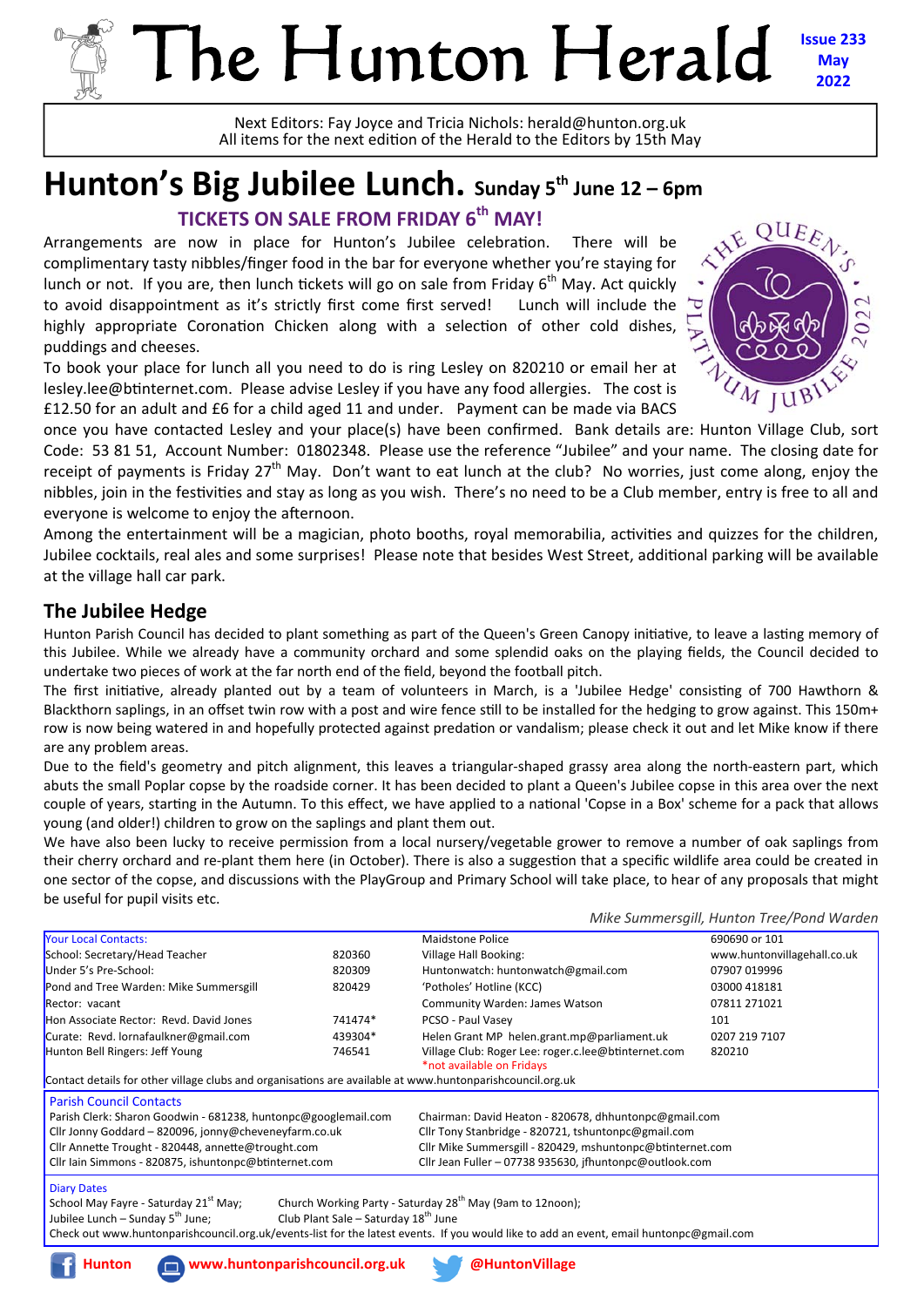#### **Pastoral Letter**

Hello everyone,

I am writing this letter as the cost of living is going up and up! For some of you there is real anxiety about how you will manage to heat your homes, feed yourselves and your families and pay the rent or mortgage. For some the prospect of falling into debt is very real.

If the bills mount up and there seems to be no way out of the debt that you may be in I want to tell you about an organisation called CAP (Christians against Poverty). They have enabled many thousands of people to become debt free and helped many with managing their finances. Don't let letters from those you owe money to pile up unopened because you are too afraid to open them. Give CAP a ring for advice and they will come and help you - 0800 328 0006 or https://capuk.org/.

It's too easy to say 'don't worry'; that is very difficult – we are human beings! However, Jesus said, 'Who of you by worrying can add a single hour to your life? (Luke 12:25) If we look for the good things in life that money can't buy maybe a little happiness will help overcome the worry. I am smiling now as I look out of the window at daffodils, hyacinths and tulips and birds singing and chasing each other around the gardens and rooftops - it's that time of year!

In every life we have some trouble. But when you worry you make it double Don't worry, be happy!

These are some words from Bobby McFerrin's song Don't Worry, Be Happy. For 4 minutes that will put a smile on your face listen to the whole song. As we move into Summer, I pray that happiness will overcome your worries and that you will be more aware that we have a God who loves each one of us.

*Blessings to you all, Sue EllioƩ – Pastoral Assistant and Ministry Team Member* 

Please remember that we have a Benefice Pastoral Support Team of volunteers who are very willing to visit those who may not have financial worries but need a friendly ear for support for a variety of other reasons. There will soon be a telephone number to call but until then go to https://unitedbenefice.church/benefice-groups/pastoral-support-team/ and click on 'contact us' at the bottom of the page.

#### **One Thing Can Lead to Another**

Little did I know when I joined the Village Walking Group at the end of Grove Lane for a walk to Yalding and back that it would start me off on yet another google search following a local history trail!

One of our fellow walkers recalled reading a sign on the side of a barn in Mill Lane, claiming that the first flight from Paris had in about 1909-10 landed in the field that later became Hatchgate Airfield (operational 1914 – 1940). Does anyone know more about this story?

I could find no reference to this event on the internet but did find that a German ME109 had crashed at Court Farm Hunton on  $31<sup>st</sup>$  August 1940, killing the pilot. This was one of a number that crashed locally and was one of perhaps 10 aircraft shot down by Flight Lieutenant HK MacDonald of 603 squadron between August 1939 and September 1940, who in peacetime had been a Cambridge educated solicitor from Edinburgh.

On 28<sup>th</sup> September he was attacked by a number of ME109s and was himself shot down. His aircraft caught fire but rather than bale out, he steered away from a built-up area close to Gillingham before climbing onto the wing and jumping only 400 feet from the ground. He died aged only 28, 30 days after the death of his younger brother, who was also a pilot with 603 squadron.

#### *James Forster 820628*

#### **Chicken Farm Proposal**

The application to build three 262m long, 31m wide and 8m high chicken sheds on farmland on Hunton's border with Chainhurst to the south of the River Buelt, is not, as far as the We Love Chainhurst (WLC) group are aware, going to Planning Committee on April 21st.

Local Councillor Mike Summersgill considers it unlikely that there will be a May meeting due to Committees being reconstituted after the local elections but he is monitoring the WLC for updates.

In the meantime, Hunton Parish Council has objected to the application on the grounds that the information required to support such a development has still not been supplied in spite of it being clearly required.

#### **Hunton Primary School May Fayre, Saturday 21st May 11am-3pm**

Lots of stalls and activities for the children. BBQ, refreshments and a raffle. Entry fee: £1 for adults, 50p for children aged 5 and above. All money raised will go towards our lovely Village Primary School so please come along and support us.

#### **Annual Parish Meeting**

After a gap of two years due to the Covid pandemic the Annual Parish Meeting returns. The meeting will be held on the 23rd May at the Village Hall, light refreshments will be available.

The format will be similar to previous years with the first half being an opportunity for parishioners to air concerns and ask Parish, Borough and County Councillors questions. The second half will be brief reports by the societies and clubs in the village as to what they have been doing and what plans they have for the future.

Councillors look forward to seeing you there, so put the date in your diary.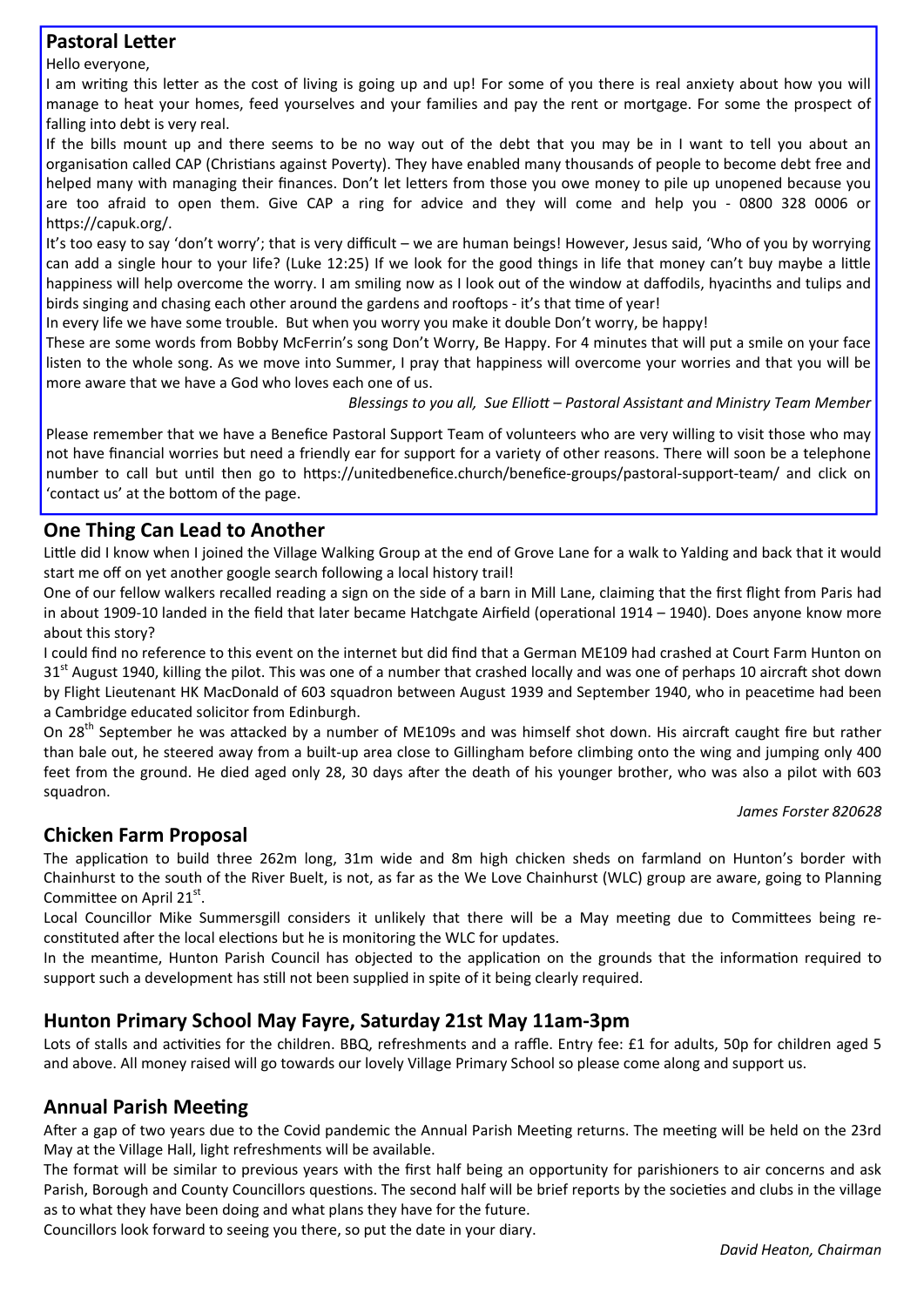#### **End of Term Report!**

When writing this we are being teased by the beautiful spring weather. We all hope that everyone had a warm spring like Easter break too.

With the warmer weather comes even more outside opportunities for the children. We continue to be immensely proud of the sporting achievements of our small school against those much larger than ourselves. We are delighted to announce that we played at the Coppice Hockey Tournament; we played many matches and were rewarded by getting to the semi-final stage.

> Similarly, seven of our Borton girls represented Hunton at the Under 11 girls' football tournament at the Gallagher Stadium,



Maidstone. Considering the team had very little playing experience between them; we were very proud to hear that they had reached the quarter finals of the tournament where sixteen teams had participated! Well done girls!

As a church school we are very much linked to St Mary's church and we were thrilled to prepare Mother's Day posies for the ladies at church on Mothering Sunday. We do hope the posies bloomed as the daffodils were in tight bud when we made them. In addition, Devas class invited their mums into school and shared a song, their thoughts as well as an afternoon tea. Finally,

we seem to be able to welcome parents back into school for these special moments which create long lasting memories too.

On Friday  $1<sup>st</sup>$  April we gathered as a school community for the first time in St Mary's Church for our Easter Service. The singing is tremendous at Hunton Primary and it was a delight to be able to share our singing in church. Thank you to our readers and children who shared Bible readings, prayers and poems.

Our PTA have been supporting us too on a succession of events lately. We had a Mother's Day pop up shop and an Easter Egg hunt. There are plans for our May Fayre to be held on Saturday  $21<sup>st</sup>$  May. Please save the date as we would love to see you!



#### **Hunton Club on the "Offensive!"**

Having replaced the eastern boundary fence, as mentioned in the March Herald, we discovered that the fence between the Club and the BT/Openreach telephone exchange is also extensively damaged and in need of repair or replacement. It has been reported to BT and we await their response. Meanwhile the rotted soffits and fascia boards to the side of the kitchen have been replaced but the boards at the rear are also in need of replacement.

A new feature is an external tap, which will be useful in several ways e.g. muddy paws can now be washed, which may be useful for dog walkers using the Club.

The working party did take place on 3<sup>rd</sup> April and to be honest there was a poor response from the members. However, the usual few volunteers turned up and worked hard on cleaning, painting and decorating both inside and out and their efforts have made a noticeable difference.

We now look forward to the Easter break with the walk and lunch and to the drawing of the Easter raffle, which has been well supported.

*Phil Nichols* 

#### **Hannah Sanders and Ben Savage played at Hunton Village Hall**

A small, but perfectly formed audience of 28 braved the icy evening weather and welcomed Hannah & Ben back to the Village Hall on the release date of their new/third album "Ink of a Rosy Morning". The duo had played one of their first gigs together here in 2016, and they'd attracted a dozen more punters that time (but that was pre-Covid, of course). Huddled around a single microphone, which picked up their voices and their un-amplified guitar/dulcimer work, they ran through two sets of their own songs and some traditional covers, and were also accompanied by the bell-ringers' work in the Church opposite during the first set - most ethereal! We were also able to raise £50 on the night in 'profits' at the self-service bar, to go to a Ukrainian family charity.

This concert closed off the trio of return artist gigs that Mike and Christine had put on since November, two at the Club and one at the Hall. Given the numbers attending (all three were between 25-30) then any further gigs are liable to be held in the Club...unless we can get TrackDogs back (note- they are playing at Cranbrook Church on 14th May, for anyone interested).

It's a shame we can't seem to attract local residents to these events in any appreciable numbers, although a couple of people helped support this last one with donations. If anyone has ideas for other types of music or bands, and would like to help put the gigs on in the future, please contact Mike on 820429.